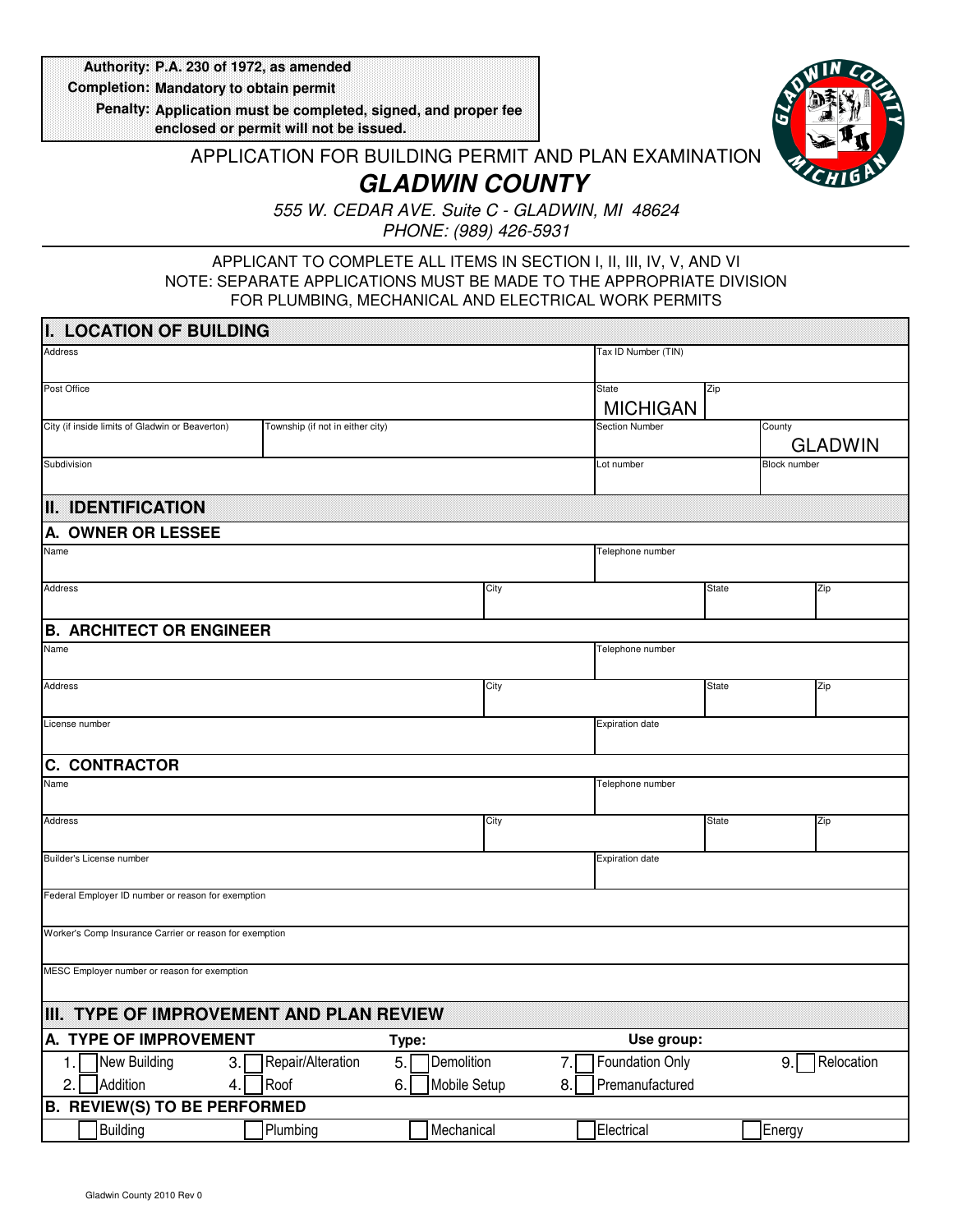| IV PROPOSED USE OF BUILDING                                                                                                                                                               |
|-------------------------------------------------------------------------------------------------------------------------------------------------------------------------------------------|
| A. RESIDENTIAL (for "Demolition" show most recent use)                                                                                                                                    |
| One Family<br>Attached Garage<br>3.<br>5.<br>1.<br>Other                                                                                                                                  |
| Two or more family<br>Detached Garage<br>4.<br>$\mathcal{P}$                                                                                                                              |
| $(No. of Units:$ $\qquad)$                                                                                                                                                                |
| Foundation Type:                                                                                                                                                                          |
| B. NON-RESIDENTIAL (for "Demolition" show most recent use)                                                                                                                                |
| Amusement<br>Service Station<br>School/Library/Educational<br>15.<br>11.<br>7.                                                                                                            |
| Store/Merchantile<br>Church/Religion<br>Hostpial/Institutional<br>8.<br>12.<br>16.<br>Industrial<br>Office/Bank/Professional<br>Tanks/Towers<br>9.<br>13.<br>17.                          |
| Public Utility<br>Parking Garage<br>18. Other<br>14.1<br>10.                                                                                                                              |
| Foundation Type:                                                                                                                                                                          |
|                                                                                                                                                                                           |
| C. RESIDENTIAL/NON-RESIDENTIAL - Description of proposed work<br>Describe in detail the proposed construction including size and use of the building (e.g. Food Processing Plant, machine |
| Shop, Laundry Building at Hospital, Elementary School, Secondary School, College, Parochial School, Parking Garage                                                                        |
| for Department Store, Rental Office Building, Office Building at Industrial Plant, etc.). If use of existing building is being                                                            |
| changed, enter the proposed use.                                                                                                                                                          |
|                                                                                                                                                                                           |
|                                                                                                                                                                                           |
|                                                                                                                                                                                           |
|                                                                                                                                                                                           |
|                                                                                                                                                                                           |
| VI SELECTED CHARACTERISTICS OF BUILDING                                                                                                                                                   |
| A. PRINCIPAL TYPE OF FRAME                                                                                                                                                                |
| Structural<br>Reinforced<br><b>Wood Frame</b><br>Other<br>Masonary Wall<br>2.1<br>3.<br>5.<br><b>Bearing</b><br><b>Steel</b><br>Concrete                                                  |
| <b>B. PRINCIPAL TYPE OF HEATING FUEL</b>                                                                                                                                                  |
| $9.$ Coal<br><b>Oil</b><br>Electricity<br>10. Other<br>  Gas<br>6.<br>8.<br>7.I                                                                                                           |
| <b>C. TYPE OF SEWAGE DISPOSAL</b>                                                                                                                                                         |
| Septic Systems<br>11. Public or Private Company<br>12.                                                                                                                                    |
| <b>D. TYPE OF WATER SUPPLY</b>                                                                                                                                                            |
| Private Well or Cistern<br>13. Public or Private Company<br>14.I                                                                                                                          |
| <b>E. TYPE OF MECHANICAL</b>                                                                                                                                                              |
| 16. Will there be an elevator?<br><b>No</b><br>15. Will there be air conditioning?    Yes<br><b>No</b><br><b>Yes</b>                                                                      |
| <b>F. DIMENSIONS</b>                                                                                                                                                                      |
| 17. Number of Stories:<br>Floor Area:<br>Living Area: 1st Floor:<br>18.                                                                                                                   |
| Mobile/Double-wide:<br>2nd Floor:<br>Make:                                                                                                                                                |
| Garage/Storage: 1st Floor:<br>Year:                                                                                                                                                       |
| 2nd Floor:                                                                                                                                                                                |
| Other:                                                                                                                                                                                    |
| <b>G. NUMBER OF OFF-STREET PARKING SPACES</b>                                                                                                                                             |
| 19. Enclosed:<br>20. Outdoors:                                                                                                                                                            |
|                                                                                                                                                                                           |